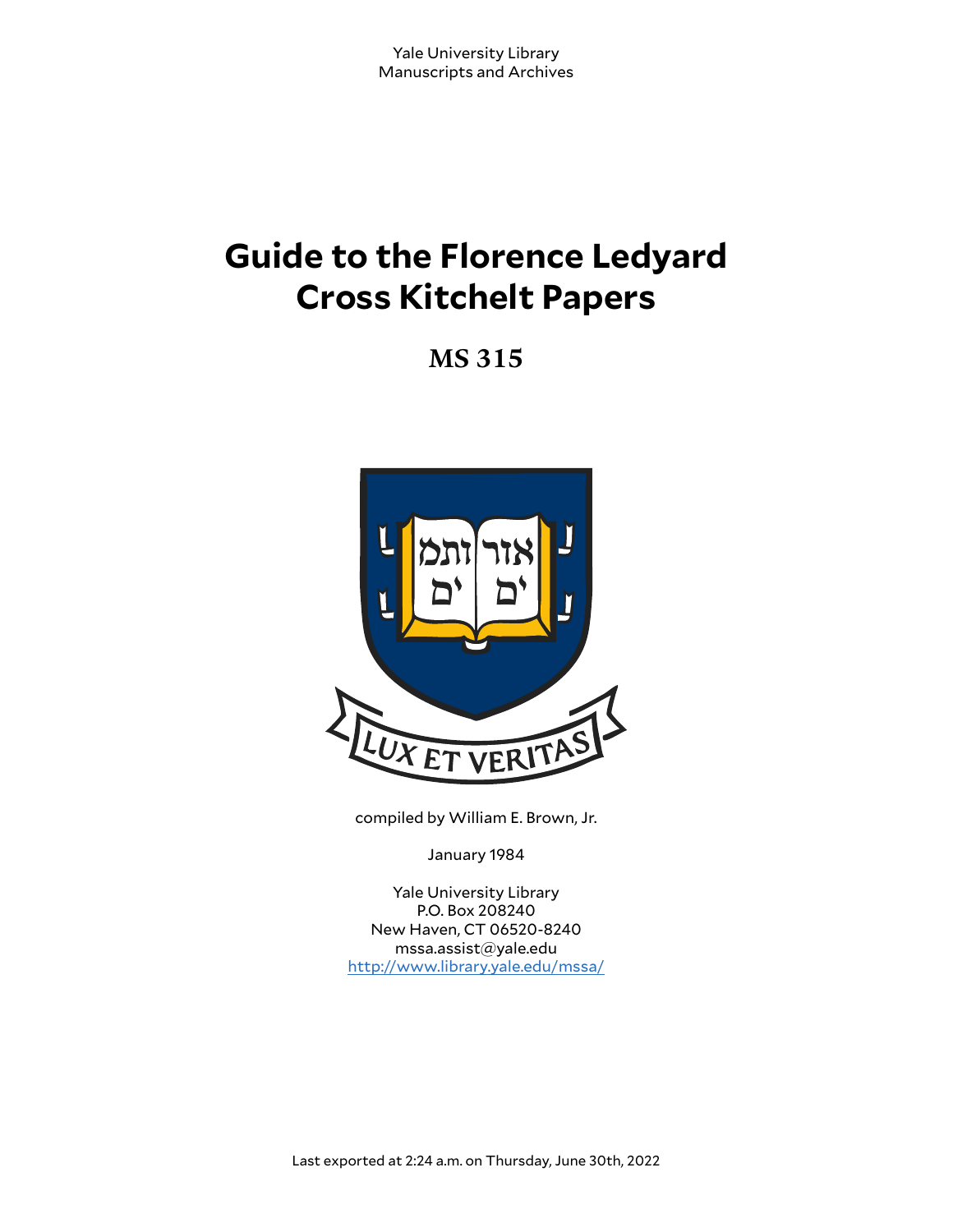# **Table of Contents**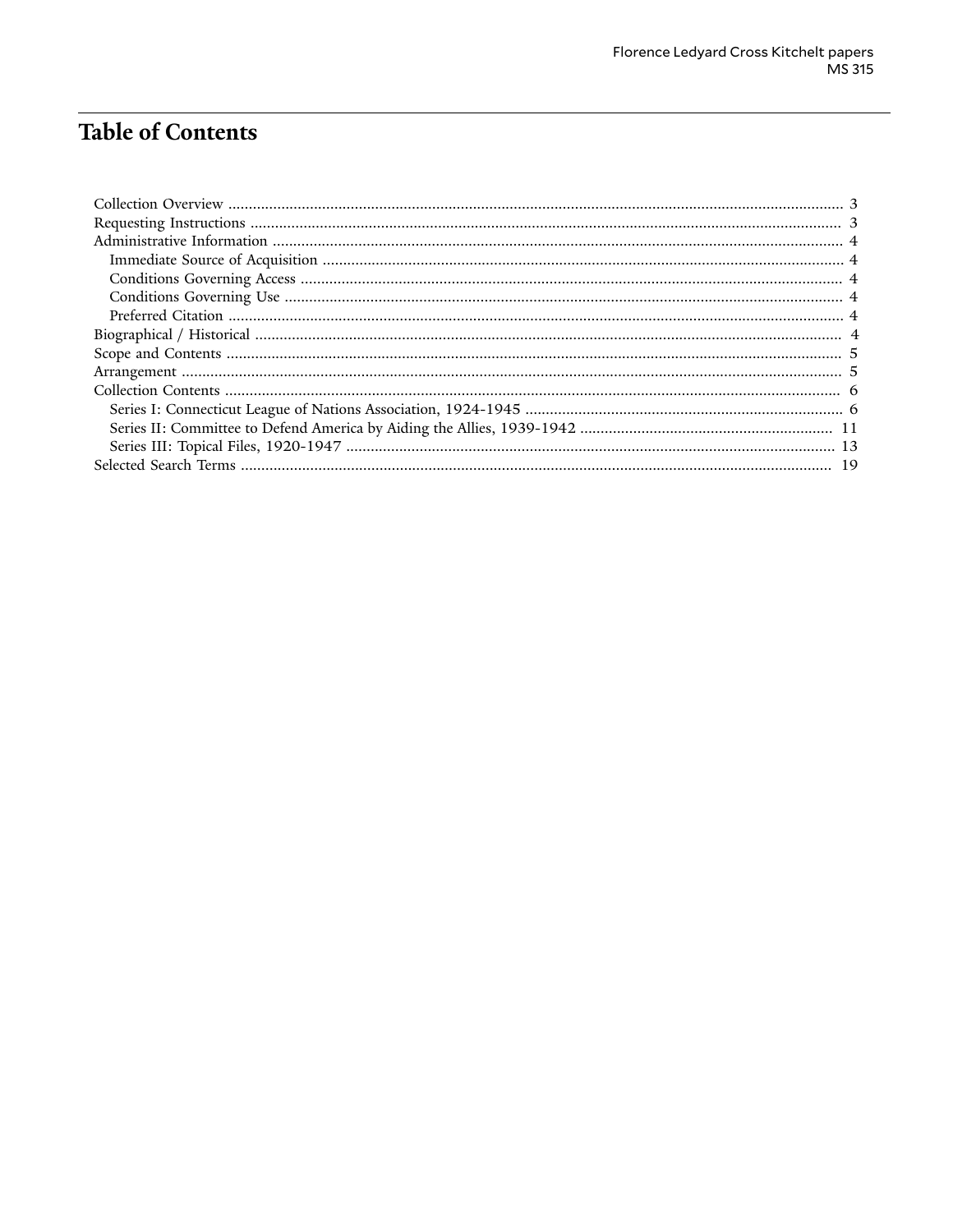# <span id="page-2-0"></span>**Collection Overview**

| <b>REPOSITORY:</b> Manuscripts and Archives |
|---------------------------------------------|
| <b>Yale University Library</b>              |
| P.O. Box 208240                             |
| New Haven, CT 06520-8240                    |
| mssa.assist@yale.edu                        |
| http://www.library.yale.edu/mssa/           |

- **CALL NUMBER:** MS 315
	- **CREATOR:** Kitchelt, Florence Ledyard Cross, 1874-1961
		- **TITLE:** Florence Ledyard Cross Kitchelt papers

**DATES:** 1920-1947

- **PHYSICAL DESCRIPTION:** 9 linear feet
	- **LANGUAGE:** English

| <b>SUMMARY:</b> The papers consist of correspondence, memoranda, printed material, and<br>miscellanea relating to Florence Kitchelt's work on behalf of international<br>peace, through the Connecticut League of Nations Association and the<br>Committee to Defend America by Aiding the Allies, 1924-1945. Among the<br>topics covered in the papers are Kitchelt's peace efforts in Connecticut,<br>and related organizational goals, struggles, and activities. These papers<br>document only Kitchelt's work in the peace movement and do not focus on<br>many of her other social-political activities. The papers detail the levels of<br>activity in several Connecticut towns and cities. As executive secretary of<br>the Connecticut League of Nations Association, Kitchelt served as a source<br>for information on regional activities. |
|--------------------------------------------------------------------------------------------------------------------------------------------------------------------------------------------------------------------------------------------------------------------------------------------------------------------------------------------------------------------------------------------------------------------------------------------------------------------------------------------------------------------------------------------------------------------------------------------------------------------------------------------------------------------------------------------------------------------------------------------------------------------------------------------------------------------------------------------------------|
| <b>I INF FINDING AID:</b> To cite or bookmark this finding aid please use the following link: https://                                                                                                                                                                                                                                                                                                                                                                                                                                                                                                                                                                                                                                                                                                                                                 |

**ONLINE FINDING AID:** To cite or bookmark this finding aid, please use the following link: [https://](https://hdl.handle.net/10079/fa/mssa.ms.0315) [hdl.handle.net/10079/fa/mssa.ms.0315](https://hdl.handle.net/10079/fa/mssa.ms.0315)

# <span id="page-2-1"></span>**Requesting Instructions**

To request items from this collection for use in the Manuscripts and Archives reading room, please use the request links in the HTML version of this finding aid, available at [https://hdl.handle.net/10079/fa/](https://hdl.handle.net/10079/fa/mssa.ms.0315) [mssa.ms.0315.](https://hdl.handle.net/10079/fa/mssa.ms.0315)

To order reproductions from this collection, please go to [http://www.library.yale.edu/mssa/](http://www.library.yale.edu/mssa/ifr_copy_order.html) [ifr\\_copy\\_order.html.](http://www.library.yale.edu/mssa/ifr_copy_order.html) The information you will need to submit an order includes: the collection call number, collection title, series or accession number, box number, and folder number or name.

Key to the container abbreviations used in the PDF finding aid:

b. box

f. folder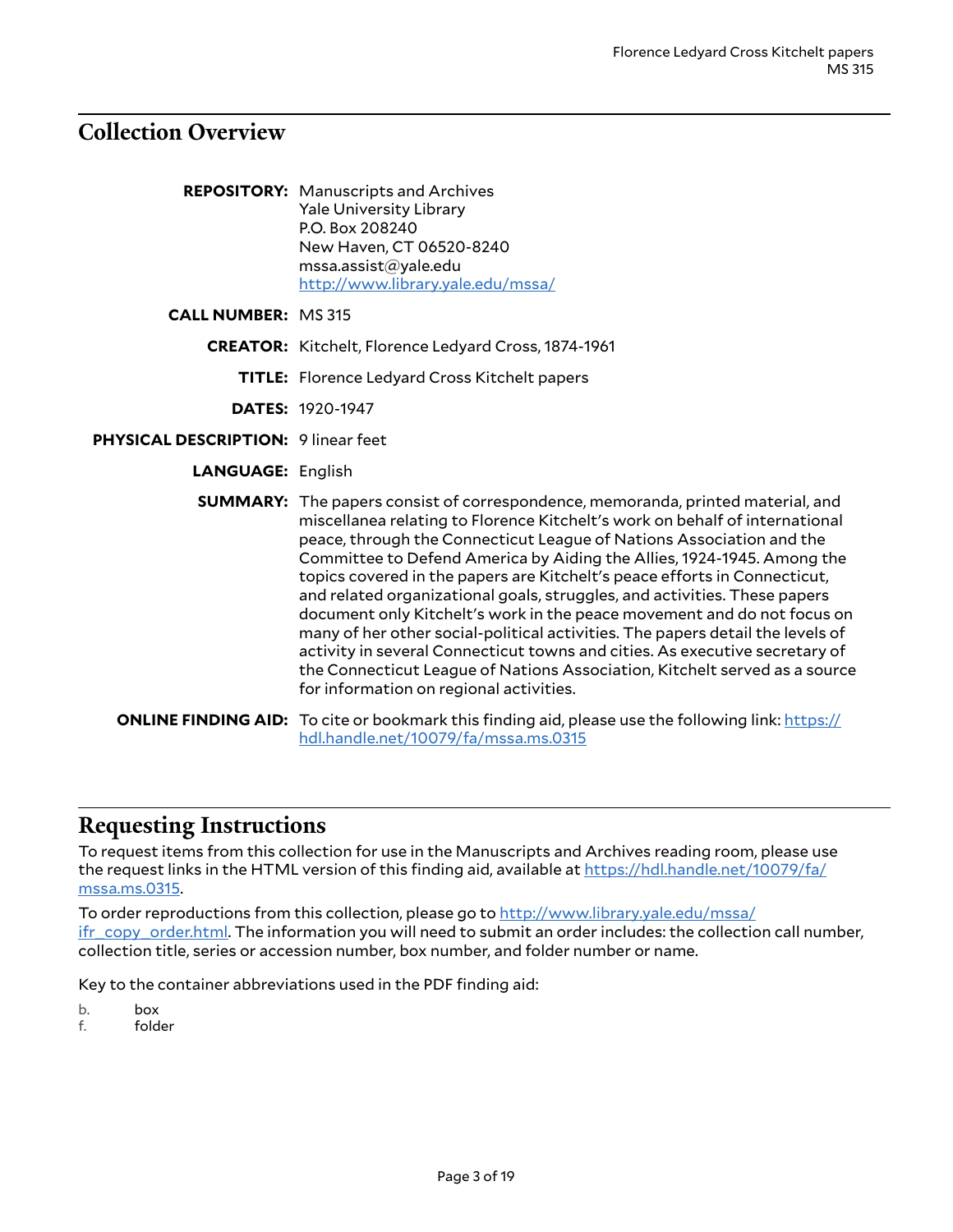# <span id="page-3-0"></span>**Administrative Information**

# <span id="page-3-1"></span>**Immediate Source of Acquisition**

Gift of Florence Ledyard Cross Kitchelt in 1943, 1945-1948, and 1956; gift of Anna Donovan, 1986.

# <span id="page-3-2"></span>**Conditions Governing Access**

The materials are open for research.

# <span id="page-3-3"></span>**Conditions Governing Use**

Copyright status for collection materials is unknown. Transmission or reproduction of materials protected by U.S. Copyright Law (Title 17, U.S.C.) beyond that allowed by fair use requires the written permission of the copyright owners. Works not in the public domain cannot be commercially exploited without permission of the copyright owners. Responsibility for any use rests exclusively with the user.

# <span id="page-3-4"></span>**Preferred Citation**

Florence Ledyard Cross Kitchelt Papers (MS 315). Manuscripts and Archives, Yale University Library.

# <span id="page-3-5"></span>**Biographical / Historical**

Florence Ledyard Cross Kitchelt was born in Rochester, New York, on December 17, 1874 to Frederick Holland and Jennie Ledyard (Wilcox) Cross. She attended Wells College in Aurora, New York, graduating in 1897 with an A.B. Throughout her early career Kitchelt was a social reform worker at a number of settlement houses in New York City and state. Immediately after college Kitchelt was a resident and volunteer worker caring for dependent and delinquent youth at the George Junior Republic in Freeville New York. She spent the next four years working for the College Settlement on the lower east side of Manhattan and its summer location in Mount Ivy, New York. In 1903 she was the head worker of an Italian American settlement called the "Little Italy House" in Brooklyn, New York. For a short time in 1904 she was a voluntary probation officer for women at the reformist Essex Market Court. From 1904 to 1905 Kitchelt worked at the Lowell House in New Haven, Connecticut.

After spending several months in Italy learning about the conditions from which her many immigrant cases came, Kitchelt returned to her hometown of Rochester, New York. In 1907 she opened "The Housekeeping Center" in an Italian neighborhood there, and the center operated under her supervision until1910. In June 1911, she married New York socialist agitator Richard Kitchelt.

By 1915 Florence Kitchelt had become a suffragette, continuing her work when she moved to New Haven, Connecticut three years later. There she became the Citizenship Director of the Connecticut League of Women Voters in 1920, and served as the Executive Director of the Connecticut branch of the League of Nations Association (CLNA) for twenty years beginning in 1924. During 1943 she was Chairman of the Connecticut Committee for the Equal Rights Amendment, a group she supported until 1956 when she and her husband moved to Ohio to live with Florence's sister Dorothy Zeiger.

Kitchelt was also a dedicated peace activist and worked with a variety of organizations to pursue pacifist goals, including thethe Connecticut Council on International Relations, the National Council for the Prevention of War, and the Women's International League for Peace and Freedom.

Throughout her lifetime, Kitchelt was an active socialist, pacifist, member of the Unitarian society, and author of several books of poetry, a prose work called *The World's Work* , and editor for the Rochester magazine *The Common Good*. She died in Wilberforce, Ohio, on April 4, 1961.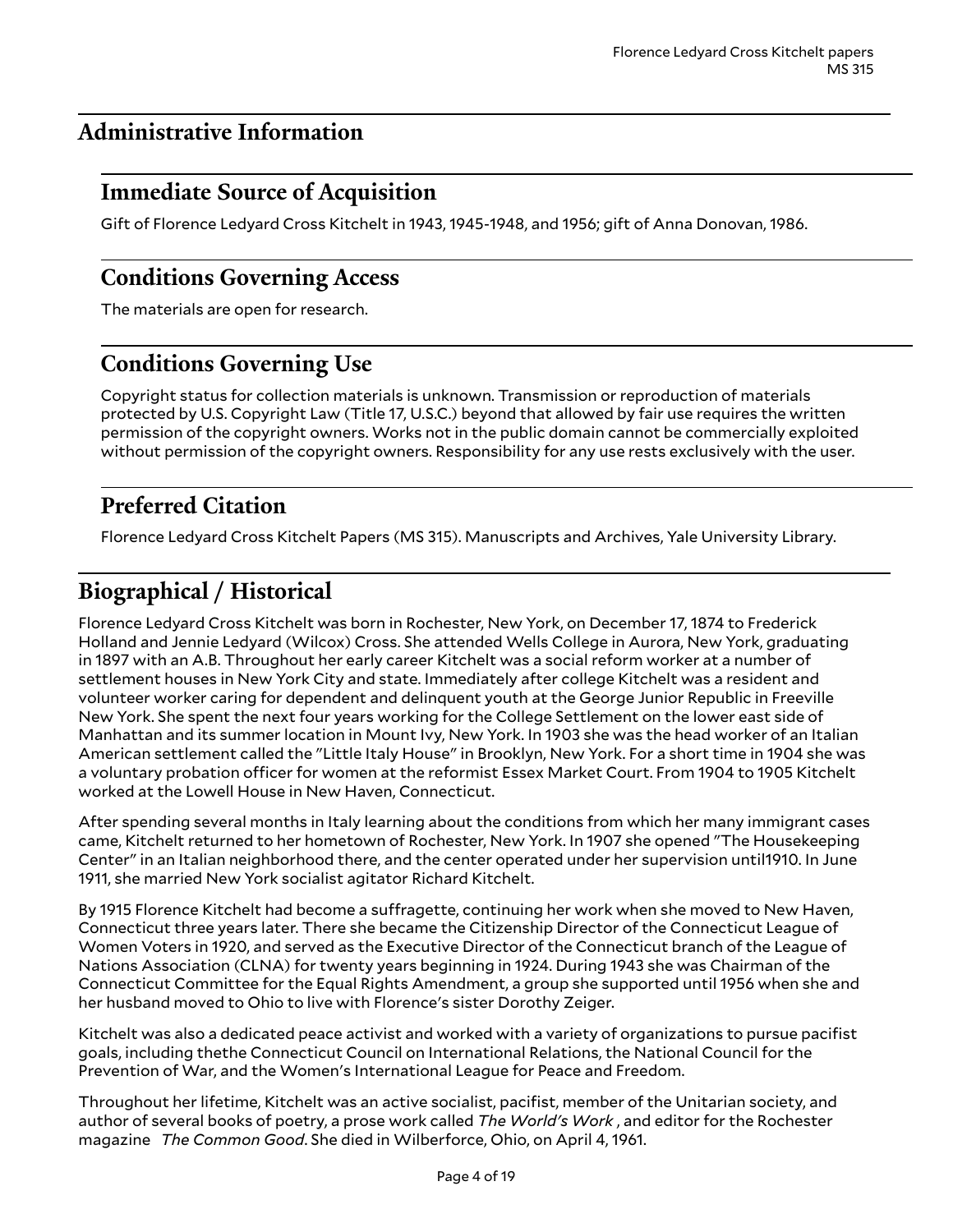# <span id="page-4-0"></span>**Scope and Contents**

Correspondence, memoranda, printed material, and miscellanea relating to Kitchelt's work on behalf of international peace, through the Connecticut League of Nations Association and the Committee to Defend America by Aiding the Allies, 1924-45.

The papers document only Kitchelt's work in the peace movement and do not focus on many of her other socio-political activities. The papers detail the levels of activity in several Connecticut towns and cities. As executive secretary of the Connecticut League of Nations Association, Kitchelt served as a source for information on regional activities.

The Kitchelt Papers total seven and one-half linear feet (7.5') and are organized in twenty-five (25) boxes. The collection is arranged in three (3) series:

I. Connecticut League of Nations Association, 1924-1945

II. Committee to Defend America by Aiding the Allies, 1939-1942

III. Topical Files,1921-1947

Kitchelt selectively divided her papers by area of geographic and/or topical interest and donated these portions to various repositories. Other academic institutions with Kitchelt materials include Columbia University, Cornell University, Radcliffe College, and Smith College.

#### <span id="page-4-1"></span>**Arrangement**

Arranged in three series. I. Connecticut League of Nations Association, 1924-1945. II. Committee to Defend America by Aiding the Allies, 1939-1942. III. Topical Files, 1920-1947.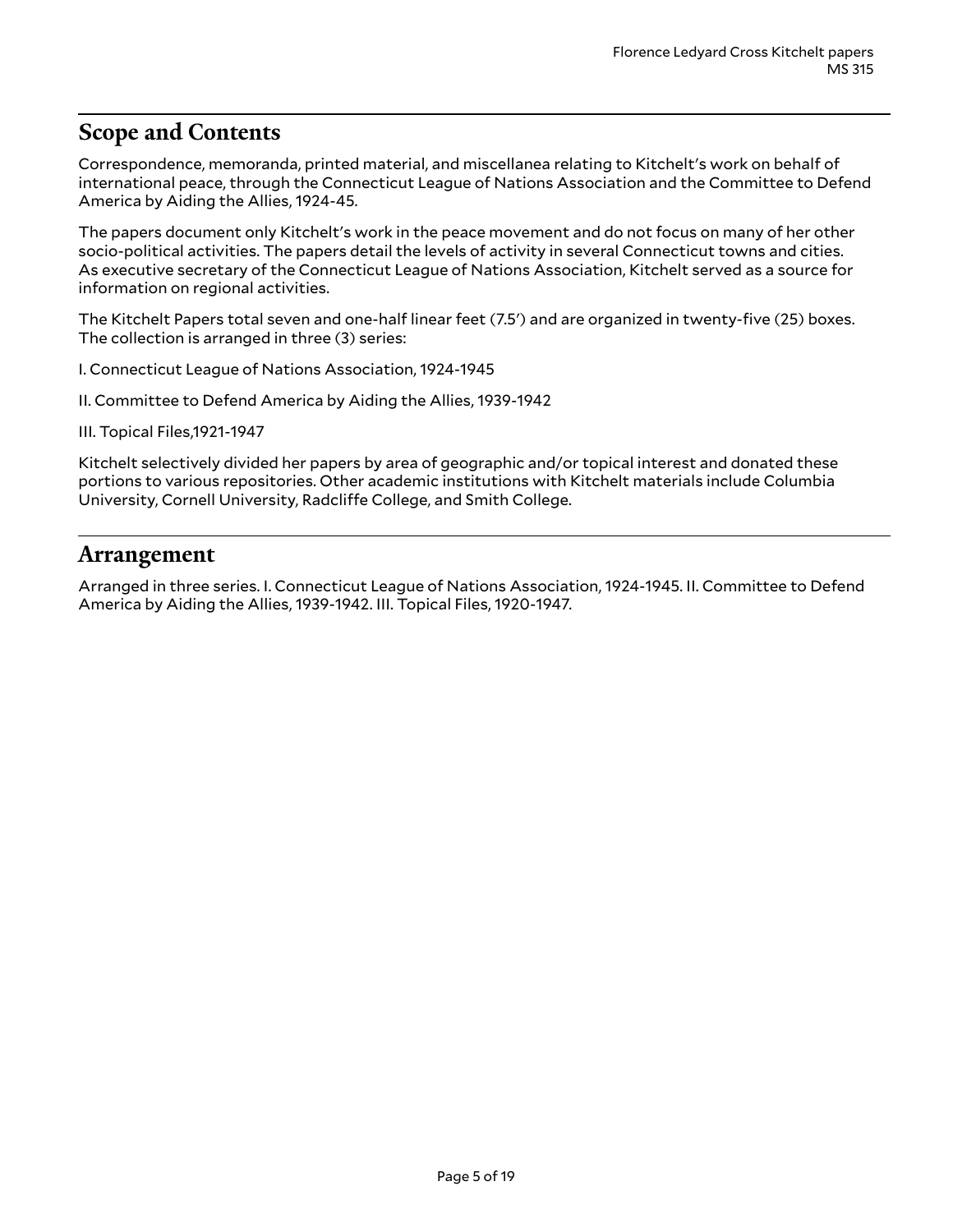# <span id="page-5-1"></span><span id="page-5-0"></span>**Collection Contents Series I: Connecticut League of Nations Association, 1924-1945**

Series I, Connecticut League of nations Association contains correspondence, printed material, and miscellanea relating to Kitchelt and her work as executive director of the Connecticut branch of the League of Nations Association (CLNA). Under Kitchelt's leadership, the CLNA operated a speaker's bureau, utilized radio stations to reach the public, circulated peace petitions, organized World Court Committees in several cities, and established local offices in towns and cities throughout Connecticut. CLNA publicity material, correspondence with activists and organizers throughout Connecticut, copies of petitions and speeches, and information on foreign military and peace activities are arranged in this series. These materials focus on the topic of the peace campaign in Connecticut, but also related to the broader questions of international relations, disarmament, war, and military policy. This series is alphabetically arranged by correspondent and/or topic, and is comprised of fourteen (14) boxes, and five (5.0) linear feet.

| b. 1, f. 1       | Branch newsletter   | 1940-42             |
|------------------|---------------------|---------------------|
| b. 1, f. 2       | <b>Bulgaria</b>     | 1930                |
| b. 1, f. 3       | Canada              | 1939                |
|                  | Cities              |                     |
| b. 2, f. 4       | Andover-Bozrahville | 1926-41             |
| b. 2, f. 5       | Branford            | 1925-42,<br>undated |
| b. 2, f. 6       | Bridgeport          | 1924-43,<br>undated |
| b. 2, f. 7       | <b>Bristol</b>      | 1928-43,<br>undated |
| b. 2, f. 8       | Brookfield-Cromwell | 1924-43             |
| b. 2, f. 9       | Danbury             | 1926-39             |
| b. 2, f. 10      | Danielson-Derby     | 1928-41             |
| b. 2, f. 11      | Durham              | 1929-40             |
| b. 2, f. 12      | Eastford-Ellington  | 1926-43             |
| b. 2, f. 13      | Enfield-Farmington  | 1927-42             |
| b. 3, f. 14      | Glastonbury-Granby  | 1925-42             |
| b. 3, f. 15      | Greenwich           | 1927-41             |
| b. 3, f. 16      | Groton-Guilford     | 1926-43             |
| b. 3, f. 17      | Haddam-Hampton      | 1929-43             |
| b. 3, f. 18 - 19 | Hartford            | 1925-43             |
| b. 3, f. 20      | Kent-Litchfield     | 1924-44             |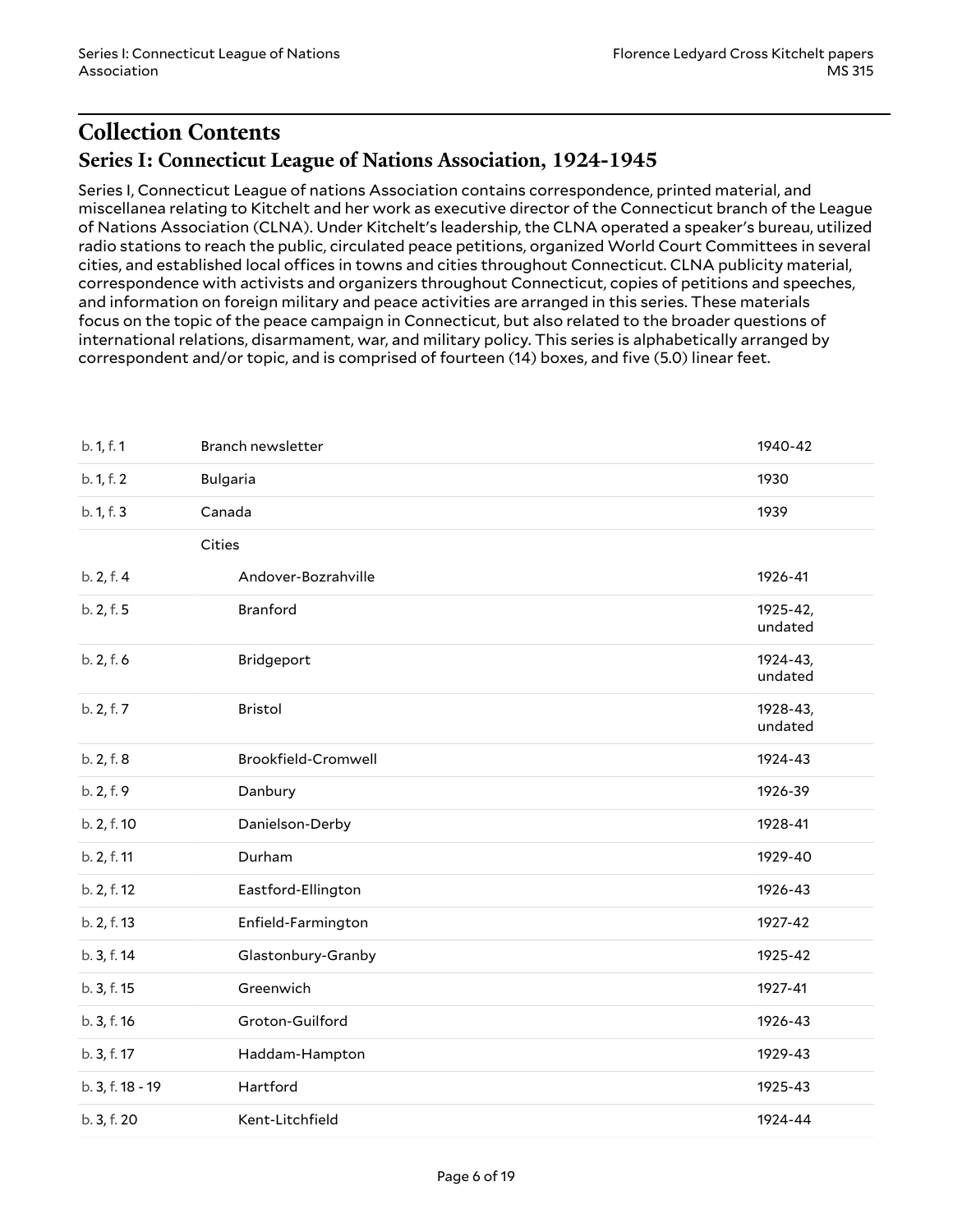Cities (continued)

| b. 3, f. 21      | Madison-Meriden                                | 1925-41, undated    |
|------------------|------------------------------------------------|---------------------|
| b. 3, f. 22      | Middletown                                     | 1924-40             |
| b. 4, f. 23      | Milford-Naugatuck                              | 1926-42             |
| b. 4, f. 24      | New Britain                                    | 1925-42             |
| b. 4, f. 25      | New Canaan                                     | 1925-40             |
| b. 4, f. 26      | New Hartford                                   | 1934, 1937          |
| b. 4, f. 27      | New London                                     | 1928-42             |
| b. 4, f. 28      | Norwalk                                        | 1925-43             |
| b. 4, f. 29      | Norwich                                        | 1925-44,<br>undated |
| b. 4, f. 30      | Old Lyme-Orange                                | 1929-43             |
| b. 4, f. 31      | Plainville-Pomfret                             | 1927-41             |
| b. 4, f. 32      | Putnam-Ridgefield                              | 1925-43             |
| b. 4, f. 33      | Saybrook-Stafford                              | 1926-43             |
| b. 4, f. 34      | Stamford                                       | 1929-38             |
| b. 4, f. 35      | Stonington-Thomaston                           | 1928-41             |
| b. 4, f. 36      | Waterbury                                      | 1925-42             |
| b. 5, f. 37 - 38 | Commission to Study the Organization of Peace  | 1940, 1942          |
| b. 5, f. 39 - 40 | Connecticut Council on International Relations | 1927-34             |
| b. 5, f. 41      | <b>Connecticut Peace Conference</b>            | 1938-39             |
| b. 5, f. 42      | Connecticut State Conference Toward Victory    | 1942                |
|                  | Correspondence                                 |                     |
| b. 5, f. 43      | General                                        | 1924-32             |
| b. 5, f. 44      | Select                                         | 1927-42             |
| b. 5, f. 45      | Foreign                                        | 1929-37             |
| b. 5, f. 46      | Cuba                                           | 1931-36             |
| b. 5, f. 47      | Czechoslovakia                                 | 1939-41, 1947       |
| b. 5, f. 48      | Denmark                                        | 1931                |
| b. 6, f. 49 - 50 | Disarmament                                    | 1928-35             |
| b. 6, f. 51      | Disarmament: naval                             | 1928-30             |
| b. 6, f. 52      | Disarmament Conference                         | 1932                |
|                  |                                                |                     |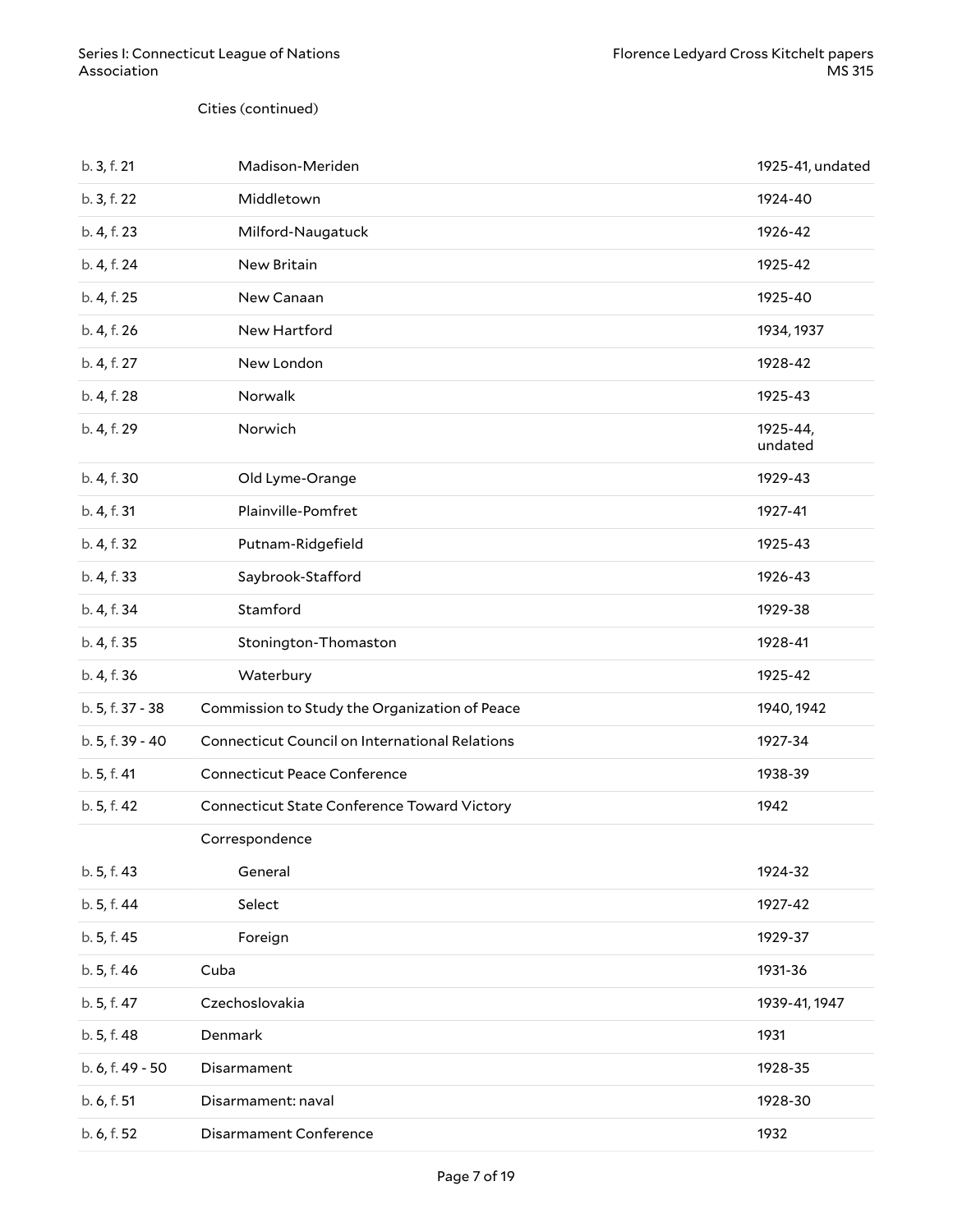| b. 7, f. 53      | Domestic relations and petitions                                                                                                                                                                                                      | 1924, 1929-32 |
|------------------|---------------------------------------------------------------------------------------------------------------------------------------------------------------------------------------------------------------------------------------|---------------|
| b. 7, f. 54      | <b>Educational programs</b>                                                                                                                                                                                                           | 1924-1930     |
| b. 7, f. 55      | Educational Exchange material                                                                                                                                                                                                         | 1909-34       |
| b. 7, f. 56      | <b>Emergency Peace Campaign</b>                                                                                                                                                                                                       | 1936-37       |
| b. 7, f. 57      | European Commission of the Danube                                                                                                                                                                                                     | 1936          |
| b. 7, f. 58      | "Four Foreign Ladies"<br>English                                                                                                                                                                                                      | 1934          |
| b. 7, f. 59      | Greece                                                                                                                                                                                                                                | 1925-35       |
| b. 7, f. 60      | Institute of Public Affairs                                                                                                                                                                                                           | 1936-40       |
| b. 7, f. 61      | Institute on World Organization                                                                                                                                                                                                       | 1941          |
| b. 7, f. 62      | International Peace Campaign                                                                                                                                                                                                          | 1936-40       |
| b. 7, f. 63      | <b>International Peace Congress</b>                                                                                                                                                                                                   | 1936-37       |
| b. 7, f. 64      | Ireland                                                                                                                                                                                                                               | 1930-36       |
| b. 7, f. 65      | Italy                                                                                                                                                                                                                                 | 1943-44       |
| $b.7, f.66 - 68$ | League of Nations Association                                                                                                                                                                                                         | 1925-44       |
| b. 7, f. 69      | London Naval Conference                                                                                                                                                                                                               | 1929-37       |
| b. 7, f. 70      | Loyal Americans of German Descent                                                                                                                                                                                                     | 1940, undated |
| b. 7, f. 71      | Mass meetings                                                                                                                                                                                                                         | 1934-38       |
| b. 8, f. 72      | Membership book                                                                                                                                                                                                                       | 1935-45       |
| b. 8, f. 73      | Membership lists                                                                                                                                                                                                                      | 1943-46       |
| b. 9, f. 74 - 75 | Miscellaneous                                                                                                                                                                                                                         | 1926-38       |
| b. 9, f. 76      | Model Assembly<br><b>Yale University</b><br>A copy of this material is available in digital form from Manuscripts and<br>Archives. Contact Manuscripts and Archives at mssa.assist@yale.edu to<br>request access to the digital copy. | 1927-30       |
| b. 9, f. 77      | General<br>A copy of this material is available in digital form from Manuscripts and<br>Archives. Contact Manuscripts and Archives at mssa.assist@yale.edu to<br>request access to the digital copy.                                  | 1930-31       |
| b. 9, f. 78      | Printed material<br>A copy of this material is available in digital form from Manuscripts and<br>Archives. Contact Manuscripts and Archives at mssa.assist@yale.edu to<br>request access to the digital copy.                         | 1928-41       |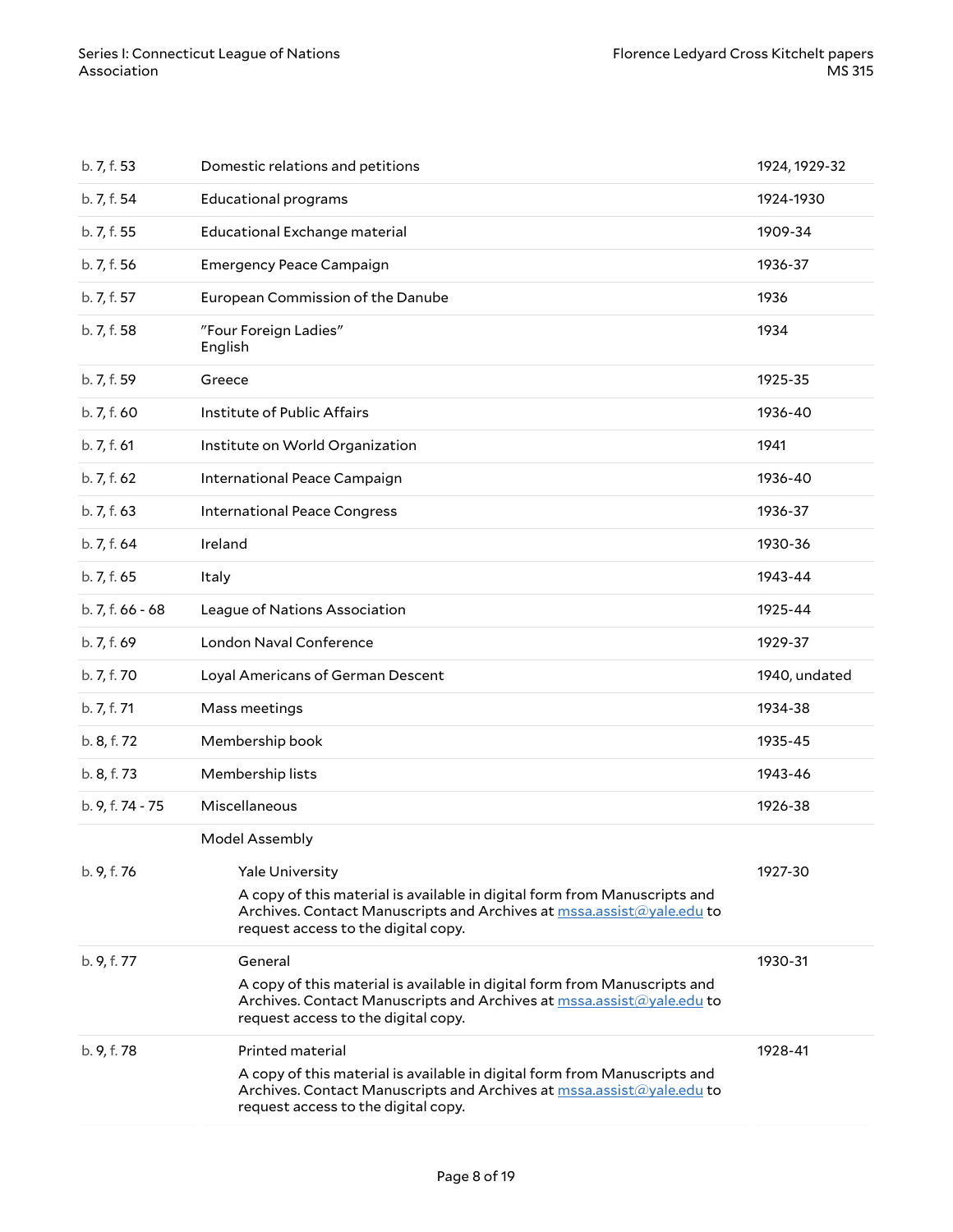#### Model Assembly (continued)

| b. 9, f. 79         | Amherst and Mt. Holyoke                                                                                                                                                                   | 1928-30       |
|---------------------|-------------------------------------------------------------------------------------------------------------------------------------------------------------------------------------------|---------------|
|                     | A copy of this material is available in digital form from Manuscripts and<br>Archives. Contact Manuscripts and Archives at mssa.assist@yale.edu to<br>request access to the digital copy. |               |
| b. 9, f. 80 - 81    | Monroe Doctrine                                                                                                                                                                           | 1918-33       |
| b. 9, f. 82 - 83    | <b>National Peace Conference</b>                                                                                                                                                          | 1934-43       |
| b. 9, f. 84         | New Haven Chapter, general                                                                                                                                                                | 1933-35       |
| b. 9, f. 85         | Newspapers                                                                                                                                                                                | 1924-35       |
| b. 9, f. 86         | Pageants                                                                                                                                                                                  | 1937, undated |
| b. 9, f. 87         | Palestine                                                                                                                                                                                 | 1934          |
| b. 9, f. 88         | Panama                                                                                                                                                                                    | 1930-35       |
| b. 9, f. 89         | Party platforms-pease                                                                                                                                                                     | 1936, undated |
| b. 9, f. 90         | Petition                                                                                                                                                                                  | 1930          |
| b. 10, f. 91        | Private manufacture of arms                                                                                                                                                               | 1934-35       |
| b. 10, f. 92        | Programs                                                                                                                                                                                  | 1941-42       |
|                     | Radio                                                                                                                                                                                     |               |
| b. 10, f. 93        | Campaign                                                                                                                                                                                  | 1941          |
| b. 10, f. 94        | Speeches                                                                                                                                                                                  | 1935-39       |
| b. 10, f. 95        | WELI                                                                                                                                                                                      | 1936-38       |
| b. 10, f. 96        | Refugees                                                                                                                                                                                  | 1934-36       |
| b. 10, f. 97        | Russia                                                                                                                                                                                    | 1946          |
| b. 10, f. 98        | Sanctions                                                                                                                                                                                 | 1932-38       |
| b. 10, f. 99        | Santo Domingo                                                                                                                                                                             | 1930          |
| b. 10, f. 100       | Security                                                                                                                                                                                  | 1924-37       |
| b. 10, f. 101       | Smedley, Frederic C.                                                                                                                                                                      | 1936          |
| b. 10, f. 102       | Spain                                                                                                                                                                                     | 1938-39       |
| b. 10, f. 103 - 104 | Speakers                                                                                                                                                                                  | 1935-42       |
| b. 11, f. 105       | Switzerland                                                                                                                                                                               | 1932          |
| b. 11, f. 106       | United Committee of South-Slavic Studies                                                                                                                                                  | 1945-46       |
| b. 11, f. 107       | U.S. Department of State                                                                                                                                                                  | 1929-38       |
| b. 11, f. 108       | <b>Upper Silesia</b>                                                                                                                                                                      | 1931          |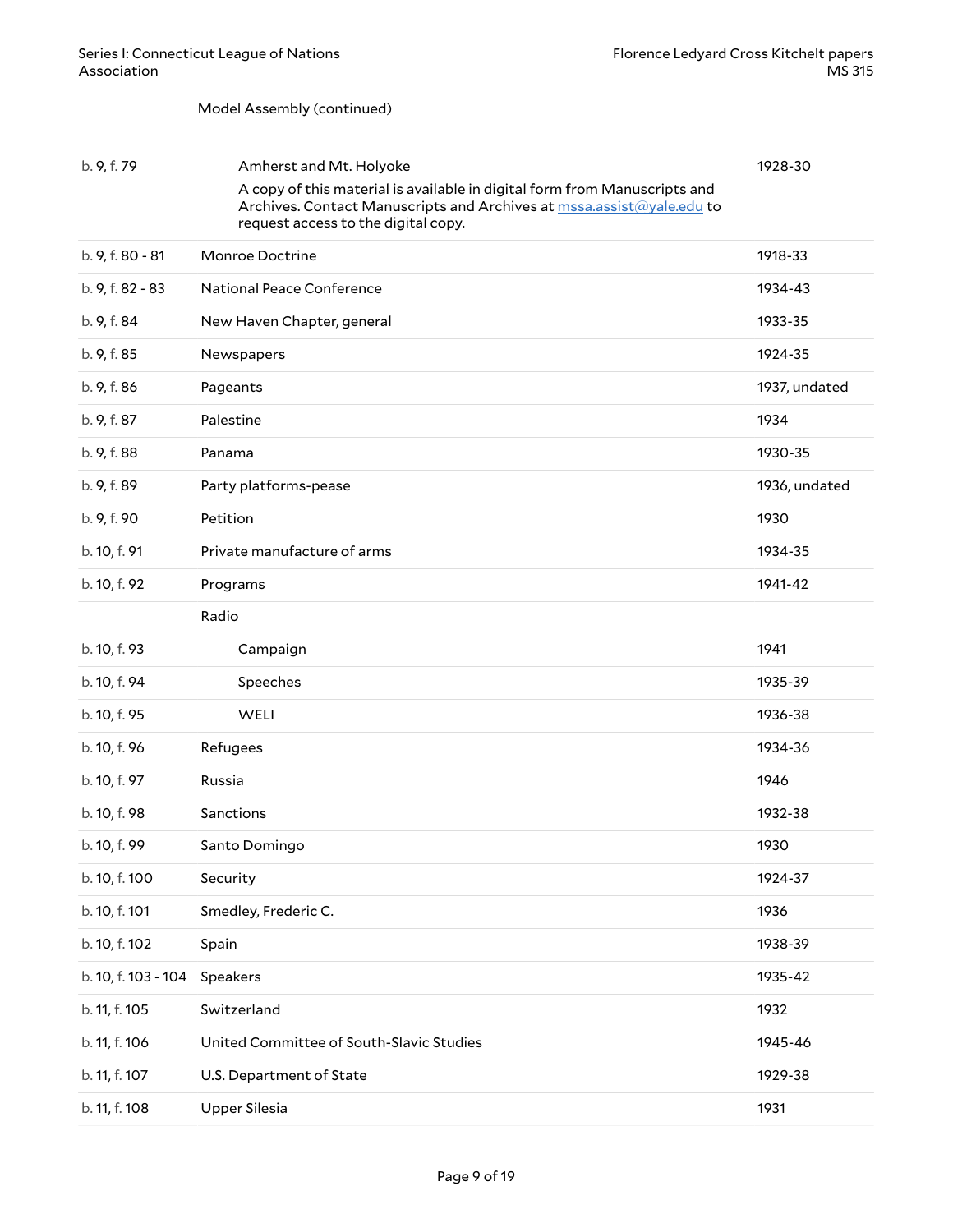| b. 11, f. 109       | War                            | 1929-37        |
|---------------------|--------------------------------|----------------|
|                     | World Court                    |                |
| b. 12, f. 110 - 111 | General                        | 1925-42        |
| b. 12, f. 112 - 113 | American Foundation            | 1925-34        |
|                     | Cities                         |                |
| b. 12, f. 114       | Bridgeport                     | 1925-30        |
| b. 12, f. 115       | Hartford                       | 1925-32        |
| b. 12, f. 116       | Meriden                        | 1925-31        |
| b. 12, f. 117       | Middlebury                     | 1928-37        |
| b. 12, f. 118       | Middletown                     | 1929-30        |
| b. 12, f. 119       | Miscellaneous                  | 1925-41        |
| b. 12, f. 120       | New Haven                      | 1925-41        |
| b. 12, f. 121       | New London-Norfolk             | 1925-37        |
| b. 12, f. 122       | Waterbury                      | 1925-32        |
| b. 13, f. 123 - 124 | Printed material               | 1925-45        |
| b. 13, f. 125       | Printed material and clippings | $[ca.1924-25]$ |
| b. 13, f. 126       | Gillet, Frederick H.           | 1928-30        |
| b. 13, f. 127       | Senate resolutions             | 1925-35        |
| b. 13, f. 128       | Simonds-Steele                 | 1934-43        |
| b. 13, f. 129       | Taft, Horace Dutton            | 1938-42        |
| b. 14, f. 130       | <b>United States</b>           | 1925-31        |
| b. 14, f. 131       | <b>World Trade</b>             | 1930-38        |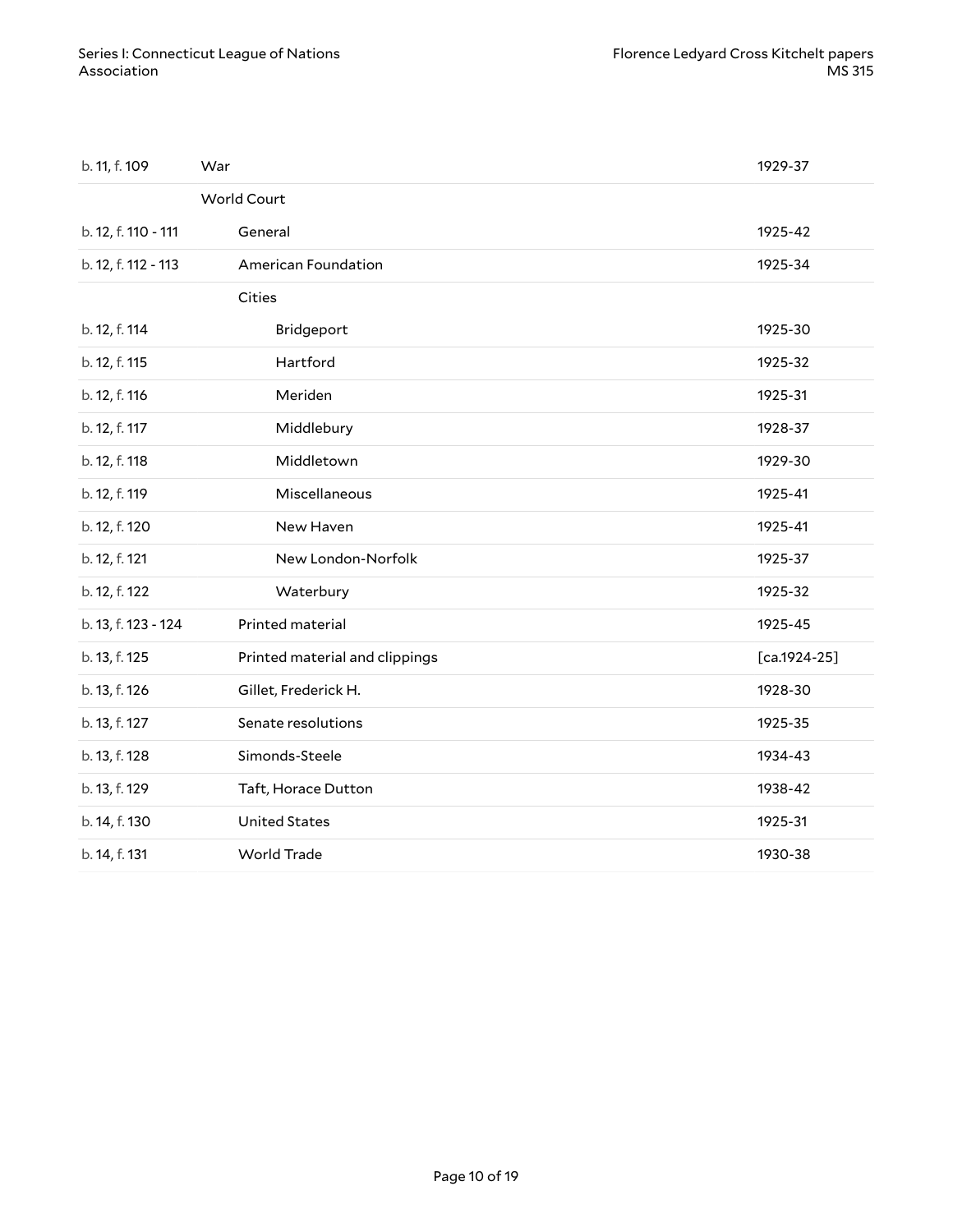# <span id="page-10-0"></span>**Series II: Committee to Defend America by Aiding the Allies, 1939-1942**

Series II, Committee to Defend America by Aiding the Allies, 1939-1942, contains correspondence, printed material, clippings, and miscellanea concerning Kitchelt's work as head of the New Haven chapter of the Committee to Defend America by Aiding the Allies (CDAAA). Publicity materials, including press releases, telegrams, and printed material, detail the efforts to generate public support to the cause, while correspondence with numerous town and city chapters in Connecticut focuses on the organizational and membership problems which confronted the CDAAA. Topical files in this series include small quantities of information on such related organizations as the America First Committee, the Associated League for a Declared War, the Fight for Freedom Committee, and the Citizens for Victory Committee.

This series contains three (3) boxes, or one linear foot (1.0') of material arranged in three sections: Office files, Topical files, and Citizens for Victory. Each section is arranged alphabetically by correspondent and/or topic.

|                     | Office files                          |                  |
|---------------------|---------------------------------------|------------------|
| b. 15, f. 132 - 133 | <b>Bulletins</b>                      | 1940-1941        |
| b. 15, f. 134       | Clippings                             | [ca. 1941]       |
| b. 15, f. 135 - 137 | Correspondence                        | 1940-1941        |
| b. 15, f. 138       | Membership lists and miscellanea      | 1940-1941        |
| b. 15, f. 139       | Office memos                          | 1940             |
|                     | Printed material                      |                  |
| b. 15, f. 140 - 141 | Miscellaneous                         | 1939-41, undated |
| b. 15, f. 142 - 143 | U.S. government                       | 1940-1941        |
| b. 15, f. 144       | Publicity releases                    | 1940-1941        |
| b. 15, f. 145       | Telegrams and press releases          | 1941, undated    |
|                     | <b>Topical files</b>                  |                  |
| b. 16, f. 146       | America First Committee               | 1941             |
| b. 16, f. 147       |                                       |                  |
|                     | Associated Leagues for a Declared War | 1941             |
|                     | <b>Connecticut Chapter</b>            |                  |
| b. 16, f. 148       | General                               | 1940             |
| b. 16, f. 149       | Annual meeting                        | 1941             |
| b. 16, f. 150       | Batterson, Walter E.                  | 1940             |
| b. 16, f. 151       | Origins                               | 1940             |
|                     | City Chapters                         |                  |
| b. 16, f. 152       | <b>Branford</b>                       | 1941             |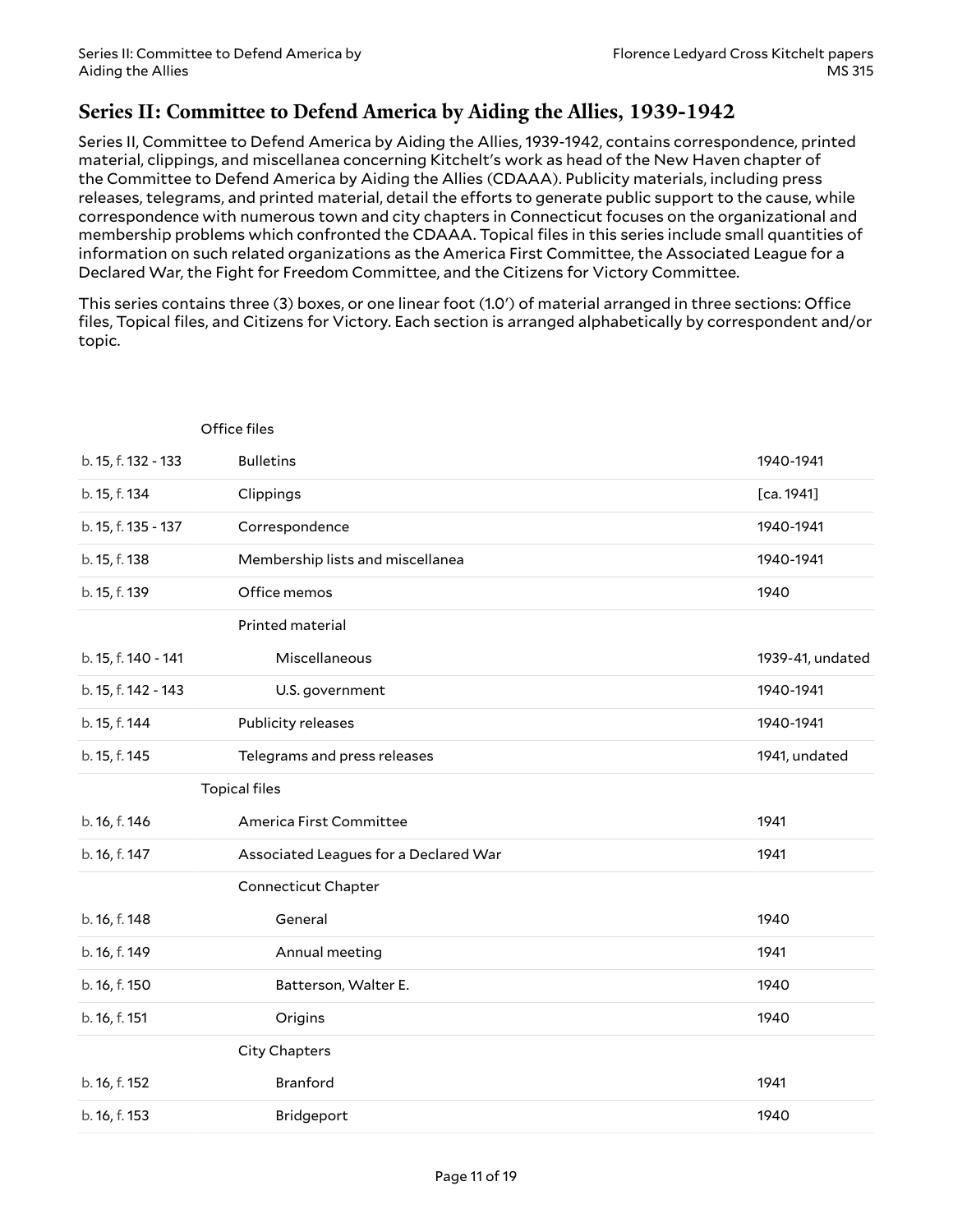#### Topical files > City Chapters (continued)

| b. 16, f. 154       | Hartford                    | 1940-1941           |
|---------------------|-----------------------------|---------------------|
| b. 16, f. 155       | Miscellaneous Chapters, B-W | 1940-1941           |
| b. 16, f. 156       | Newton Chapter              | 1940                |
| b. 16, f. 157       | New Canaan Chapter          | 1940                |
|                     | New Haven Chapter           |                     |
| b. 16, f. 158       | General                     | 1941                |
| b. 16, f. 159       | Bailey, Harold C.           | 1941                |
| b. 16, f. 160       | Danaher, John               | 1941                |
| b. 16, f. 161       | Finances                    | 1940-1942           |
| b. 16, f. 162       | Freedom Rally               | 1941                |
| b. 16, f. 163       | Labor Division              | 1940-41,<br>undated |
| b. 16, f. 164       | Meeting                     | 1940                |
| b. 16, f. 165       | Minutes                     | 1940-1941           |
| b. 16, f. 166       | Miscellaneous               | 1941                |
| b. 16, f. 167       | Petitions                   | 1940                |
| b. 17, f. 168 - 169 | Questionnaire               | 1940                |
| b. 17, f. 170       | $\mathsf S$                 | 1940-1941           |
| b. 17, f. 171       | YWCA Speech                 | 1941                |
| b. 17, f. 172       | New London Chapter          | 1940                |
| b. 17, f. 173       | Waterbury Chapter           | 1940, 1942          |
| b. 17, f. 174       | Westport Chapter            | 1940                |
| b. 17, f. 175       | Eichelberger, Clark         | 1940                |
| b. 17, f. 176       | Fight for Freedom Committee | 1941, undated       |
| b. 17, f. 177       | Japan                       | 1941                |
| b. 17, f. 178       | Mass meeting                | 1941                |
| b. 17               | Motion pictures             | 1941                |
| b. 17, f. 179       | Namesake Towns Committee    | 1941                |
|                     | Citizens for Victory        |                     |
| b. 17, f. 180       | Correspondence              | 1942                |
| b. 17, f. 181       | Minutes                     | 1942                |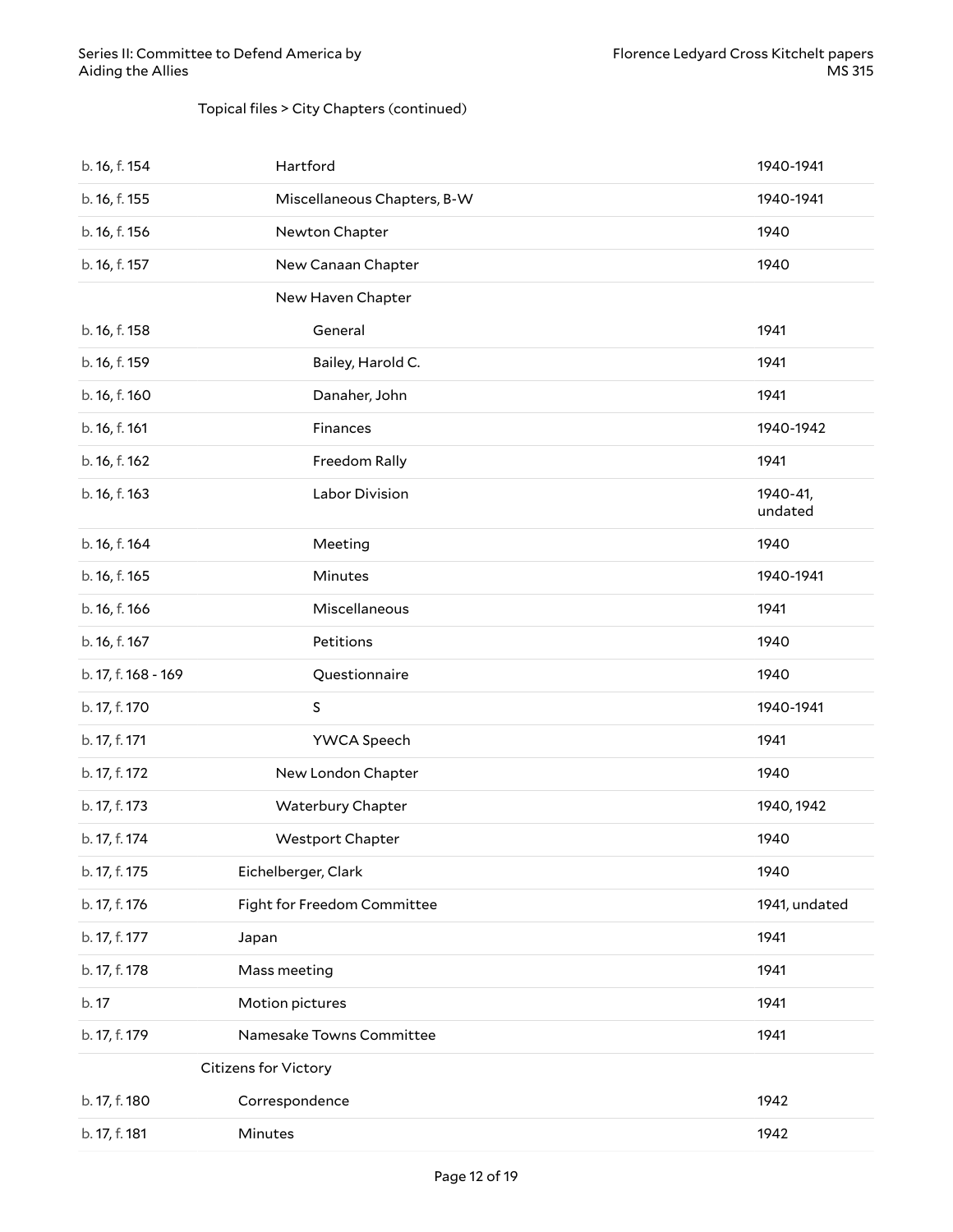# <span id="page-12-0"></span>**Series III: Topical Files, 1920-1947**

Series III, Topical Files, 1921-1947, contains clippings and miscellanea relating to several individuals, organizations, and topics of interest to Kitchelt. Individuals and organizations active in the peace movement, or having a great impact upon the movement, represented in this series include: Clark M. Eichelberger, Irving Fisher, Cordell Hull, Harold Laski, Charles Lindbergh, Horace Dutton Taft, Henry A. Wallace, the Connecticut Peace Conference, and the World Peace Foundation.

This series contains eight (8) boxes, or one and a half linear feet (1.5'), and is arranged alphabetically by individual or topic.

| b. 18, f. 182 | Agor, Herbert                                    | 1941-47             |
|---------------|--------------------------------------------------|---------------------|
| b. 18, f. 183 | American Legion                                  | 1925-40,<br>undated |
| b. 18, f. 184 | Angell, J.R.                                     | 1930-42,<br>undated |
| b. 18, f. 185 | Angell, Sir Norman                               | 1936-42,<br>undated |
| b. 18, f. 186 | Bakke, Edward Wight                              | 1937-46,<br>undated |
| b. 18, f. 187 | Boudreau, Dr. Frank G.                           | 1936-40             |
| b. 18, f. 188 | Borchard, Edwin                                  | 1935                |
| b. 18, f. 189 | Briand, Aristide                                 | 1931, undated       |
| b. 18, f. 190 | Bullitt, William C.                              | 1941, undated       |
| b. 18, f. 191 | Butler, Nicholas Murray                          | 1927-42,<br>undated |
| b. 18, f. 192 | Cecil, Viscount Robert                           | 1937-41, undated    |
| b. 18, f. 193 | Chamber of Commerce (National and International) | 1929, undated       |
| b. 18, f. 194 | Churches                                         | 1935-42,<br>undated |
| b. 18, f. 195 | Churchill, Winston                               | undated             |
| b. 18, f. 196 | Cohn, David L.                                   | 1937, 1939          |
| b. 18, f. 197 | Colcord, Samuel (also Comstock, A. Barr, n.d.)   | 1929, undated       |
| b. 18, f. 198 | Conant, James Bryant                             | 1940-41,<br>undated |
| b. 18, f. 199 | Condliffe, John Bell                             | 1935, 1944          |
| b. 18, f. 200 | <b>Connecticut League of Nations Association</b> | 1930-43,<br>undated |
| b. 18, f. 201 | <b>Connecticut Peace Conference</b>              | 1932-40,<br>undated |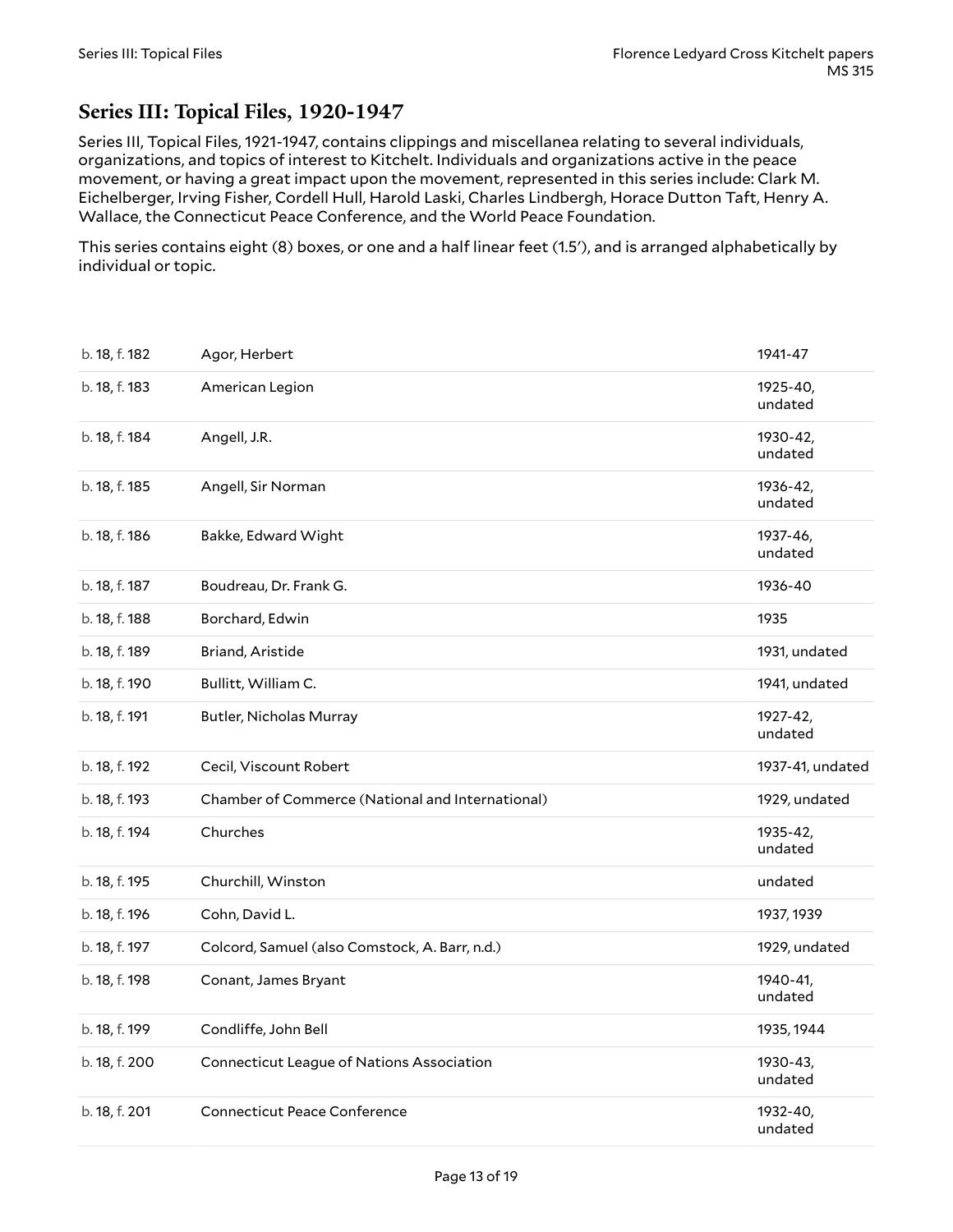| b. 19, f. 202 | Coudert, Frederic R.                 | 1931, 1933             |
|---------------|--------------------------------------|------------------------|
| b. 19, f. 203 | Crowdy, Dame Rachel                  | undated                |
| b. 19, f. 204 | Culbertson, Ely                      | 1942                   |
| b. 19, f. 205 | Cummings, Homer S.                   | 1921-41, undated       |
| b. 19, f. 206 | Curtius, Julius                      | undated                |
| b. 19, f. 207 | Daughters of the American Revolution | 1927-34                |
| b. 19, f. 208 | Darre, Richard Walter                | undated                |
| b. 19, f. 209 | Davis, Malcom W.                     | 1941, undated          |
| b. 19, f. 210 | Davis, Norman                        | 1946, undated          |
| b. 19, f. 210 | Dean, Vera M.                        |                        |
| b. 19, f. 210 | Dell, Robert                         |                        |
| b. 19, f. 211 | DeLanux, Pierre                      | 1935-38,<br>undated    |
| b. 19, f. 212 | Dodd, William E.                     | 1934-38                |
| b. 19, f. 213 | Dolivet, Louis                       | undated                |
| b. 19, f. 214 | Dulles, John Foster                  | 1939, 1942             |
| b. 19, f. 215 | Eagleton, Clyde                      | 1930-40                |
| b. 19, f. 216 | Eddy, Sherwood                       | undated                |
| b. 19, f. 217 | Eden, Anthony                        | 1938, undated          |
| b. 19, f. 218 | Education by radio                   | 1932-39, undated       |
| b. 19, f. 219 | Education - general                  | 1924-29                |
| b. 19, f. 220 | <b>Educational books</b>             | 1924-36,<br>undated    |
| b. 19, f. 221 | Eichelberg, Clark M.                 | 1937-44,<br>undated    |
| b. 19, f. 222 | Einstein, Albert                     | 1931-40                |
| b. 20, f. 223 | Fenwick, Charles G.                  | 1937, 1940,<br>undated |
| b. 20, f. 224 | Fisher, Irving                       | 1937-44,<br>undated    |
| b. 20, f. 225 | Foreign Policy Association           | 1929-37                |
| b. 20, f. 226 | Fosdick, Harry Emerson               | 1925-37, undated       |
| b. 20, f. 226 | Fosdick, Raymond B.                  |                        |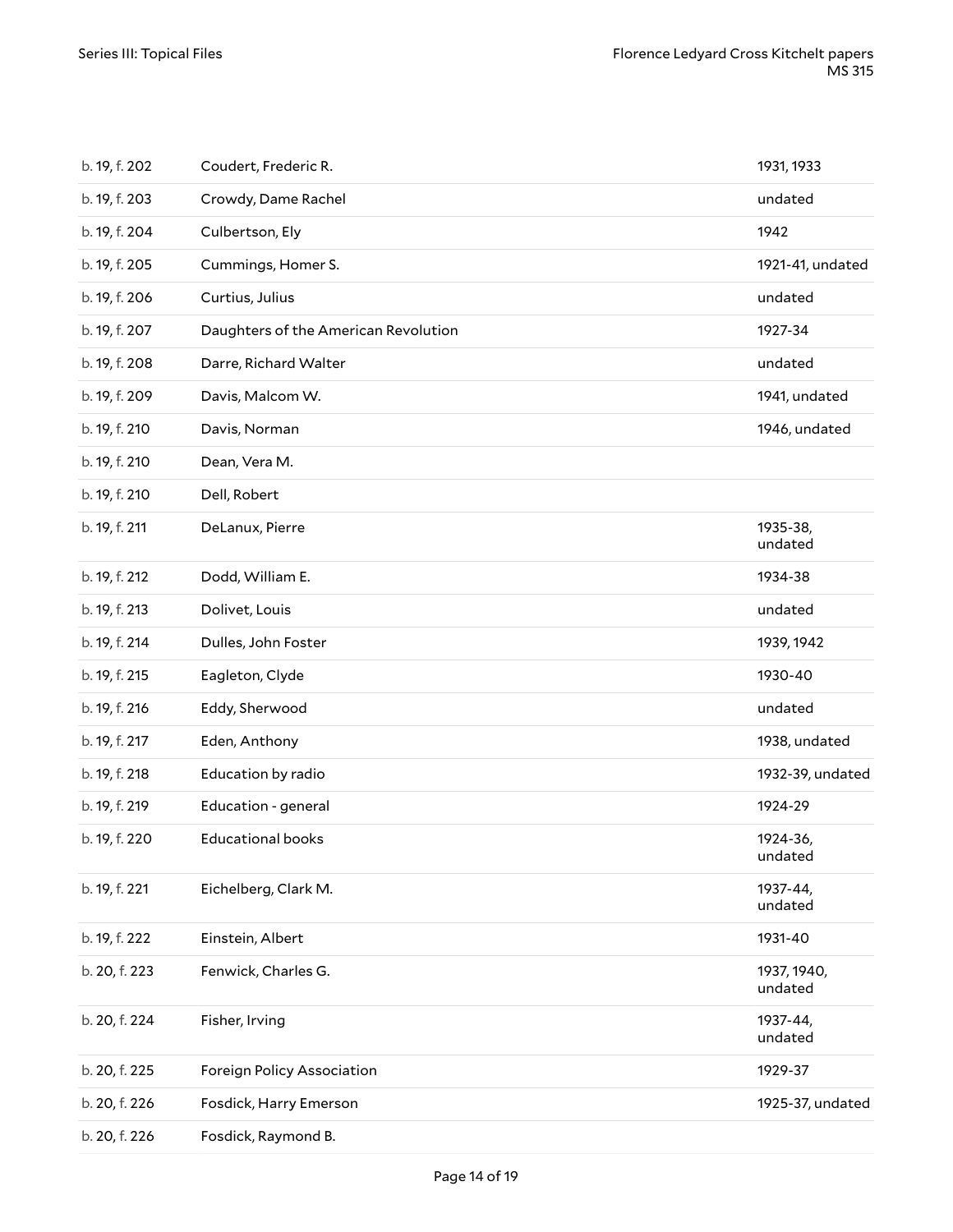| b. 20, f. 227 | Gerig, Benjamin                | 1939-41, undated       |
|---------------|--------------------------------|------------------------|
| b. 20, f. 228 | Green, James Frederick         | 1934                   |
| b. 20, f. 229 | Haile, Pennington              | 1936-42,<br>undated    |
| b. 20, f. 230 | Hambro, Carl J.                | 1940, undated          |
| b. 20, f. 231 | Hartley, Livingston            | 1940, undated          |
| b. 20, f. 232 | Hearst, William Randolph       | 1934-38,<br>undated    |
| b. 20, f. 233 | Hecksher, August, II           | 1941                   |
| b. 20, f. 234 | Hendel, Charles W.             | undated                |
| b. 20, f. 235 | Holborn, Louise W.             | 1939, undated          |
| b. 20, f. 235 | Holborn, Hajo                  |                        |
| b. 20, f. 236 | Hudson, Manley O.              | 1925, 1937,<br>undated |
| b. 20, f. 237 | Hull, Cordell                  | 1929-44,<br>undated    |
| b. 20, f. 238 | Huntington, Ellsworth          | 1944, undated          |
| b. 20, f. 239 | Inman, Samuel Guy              | undated                |
| b. 20, f. 240 | Institute of Pacific Relations | 1929-30,<br>undated    |
| b. 20, f. 241 | Institutes (International)     | 1926-39,<br>undated    |
| b. 21, f. 242 | Jackh, Ernst                   | 1926, undated          |
| b. 21, f. 243 | James, Edwin L.                | 1942, undated          |
| b. 21, f. 244 | Jessup, Philip C.              | undated                |
| b. 21, f. 245 | Jews and Christians            | 1935-39,<br>undated    |
| b. 21, f. 246 | Knollenburg, Bernard           | 1938                   |
| b. 21, f. 247 | Kohn, Hans                     | 1942, undated          |
| b. 21, f. 248 | Koppleman, Harman I.           | 1936-42                |
| b. 21, f. 249 | Laski, Harold                  | 1940-42,<br>undated    |
| b. 21, f. 250 | Latourette, Kenneth S.         | 1935                   |
|               |                                |                        |

League of Nations Association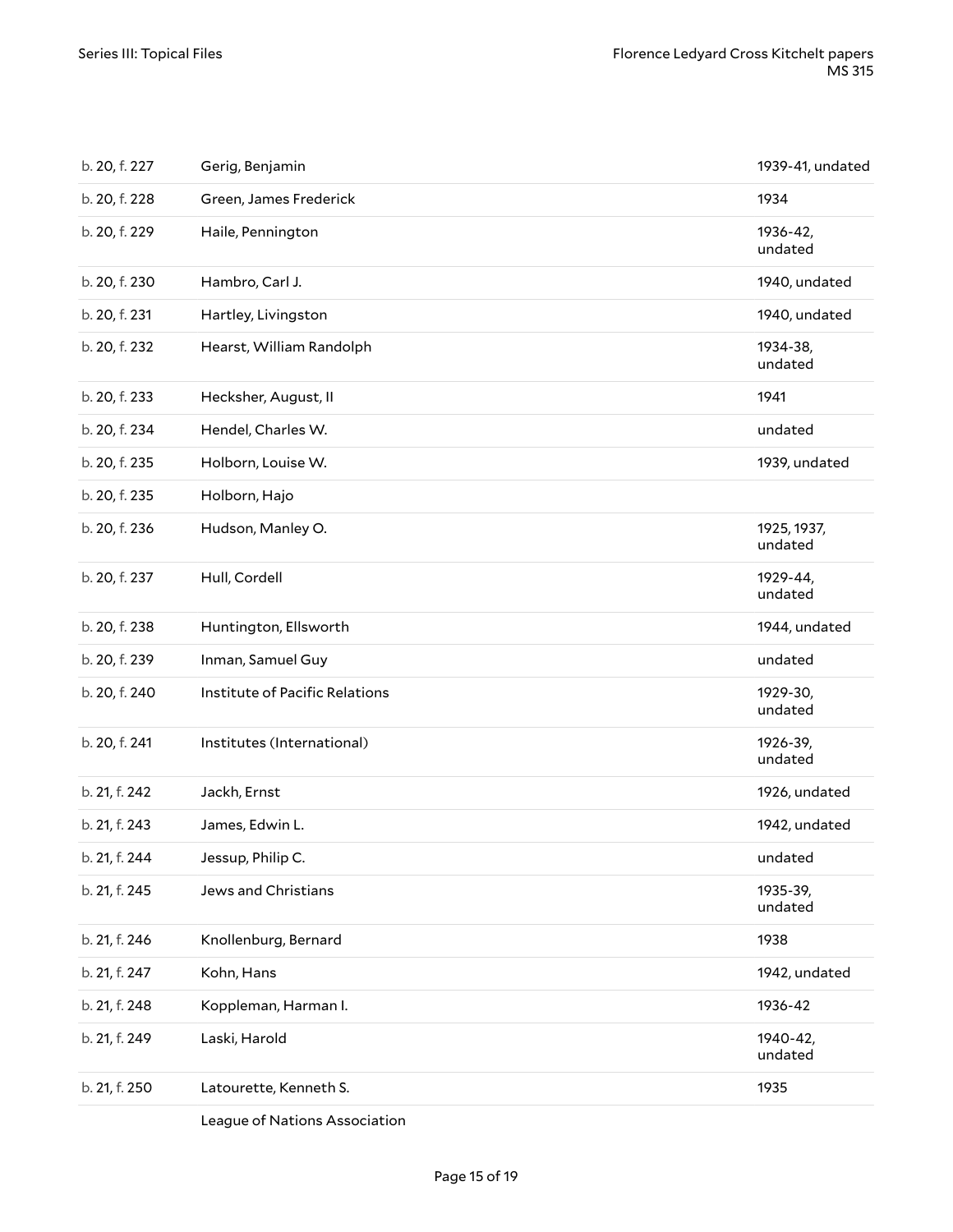#### League of Nations Association (continued)

| b. 21, f. 251 - 252 | Correspondence                         | 1934, 1936-38,<br>1940, 1943,<br>undated |
|---------------------|----------------------------------------|------------------------------------------|
| b. 21, f. 253       | <b>Branches</b>                        | 1926-39,<br>undated                      |
| b. 21, f. 254       | League of Nations Union, English       | 1929-37, undated                         |
| b. 21, f. 255       | Lindbergh, Charles                     | 1927-41, undated                         |
| b. 21, f. 256       | Madariaga, Salvador de                 | 1928-37,<br>undated                      |
| b. 21, f. 257       | Mathews, Basil                         | undated                                  |
| b. 21, f. 258       | Militarism in education                | 1940, undated                            |
| b. 21, f. 259       | Miller, Spencer                        | undated                                  |
| b. 21, f. 260       | Minutes                                | 1929-43                                  |
| b. 21, f. 261       | Miscellaneous materials                | 1930-44,<br>undated                      |
| b. 22, f. 262       | Morgan, Laura Puffer                   | 1935-36,<br>undated                      |
| b. 22, f. 263       | Morris, Charles G.                     | 1939, 1943                               |
| b. 22, f. 264       | Motion Picture: "Hell and the Way Out" | 1926-27, undated                         |
| b. 22, f. 265       | Neilson, William Allan                 | 1932                                     |
| b. 22, f. 266       | "The New Commonwealth"<br>English      | 1934-39,<br>undated                      |
| b. 22, f. 267       | New Haven Peace Conference             | 1930-39,<br>undated                      |
| b. 22, f. 268       | Newspaper articles                     | 1929-33,<br>undated                      |
| b. 22, f. 269       | O'Ryan, John F.                        | 1937-38, undated                         |
| b. 22, f. 270       | Pageants and parades                   | 1927-40,<br>undated                      |
| b. 22, f. 271 - 272 | Peace ploys                            | 1928-37,<br>undated                      |
| b. 22, f. 273       | Perry, Ralph Barton                    | 1941-43, undated                         |
| b. 23, f. 274       | Pope, James P.                         | 1934-35                                  |
| b. 23, f. 275       | Posters                                | 1920-39,<br>undated                      |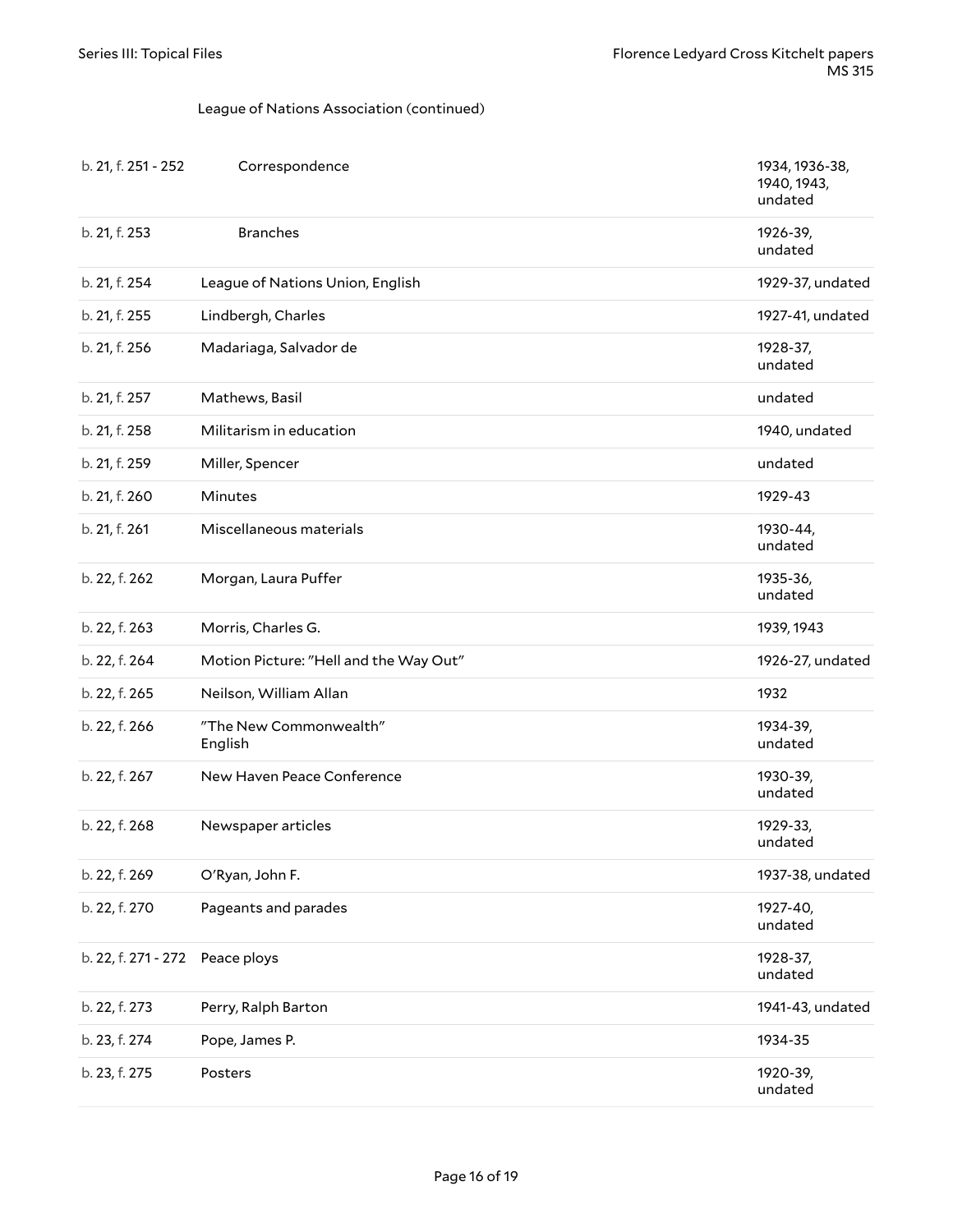| b. 23, f. 276 | Publicity from Edgar J. Fisher                     | 1934-38,<br>undated    |
|---------------|----------------------------------------------------|------------------------|
|               | Radio                                              |                        |
|               | Addresses-WICC                                     |                        |
| b. 23, f. 277 | Auspices Connecticut League of Nations Association | 1935-36,<br>undated    |
| b. 23, f. 278 | Correspondence                                     | 1935-36,<br>undated    |
| b. 23, f. 279 | Programs and publicity                             | 1937-40,<br>undated    |
| b. 23, f. 280 | Programs-WICC                                      | 1936, undated          |
| b. 23, f. 281 | WELI                                               | 1936, undated          |
| b. 23, f. 282 | Robinson, Leland Rex                               | 1937-38, undated       |
| b. 23, f. 283 | Roosevelt, Franklin D.                             | 1933-41, undated       |
| b. 23, f. 284 | Salter, Arthur                                     | 1925, 1931,<br>undated |
| b. 23, f. 285 | Schuman, Frederick L.                              | 1938-42,<br>undated    |
| b. 23, f. 286 | Schwimmer, Rosika                                  | 1937, undated          |
| b. 23, f. 287 | Seymour, Charles                                   | 1937-45                |
| b. 23, f. 288 | Sherwood, Robert E.                                | 1940                   |
| b. 23, f. 289 | Shotwell, James T.                                 | 1925-45,<br>undated    |
| b. 23, f. 290 | Smuts, Jan Christian                               | 1928, 1935             |
|               | Speakers                                           |                        |
| b. 24, f. 291 | Herbert B. Ames, Frank Speer Coan                  | 1934, 1937             |
| b. 24, f. 292 | Connecticut                                        | 1924-42,<br>undated    |
| b. 24, f. 293 | Staley, Eugene                                     | 1938-42,<br>undated    |
| b. 24, f. 294 | Stimson, H.R.                                      | 1936-41, undated       |
| b. 24, f. 295 | Stories and songs, poems for speakers              | 1927-38,<br>undated    |
| b. 24, f. 296 | Stout, Rex                                         | 1941                   |
| b. 24, f. 297 | Sweeter, Arthur                                    | 1936-44                |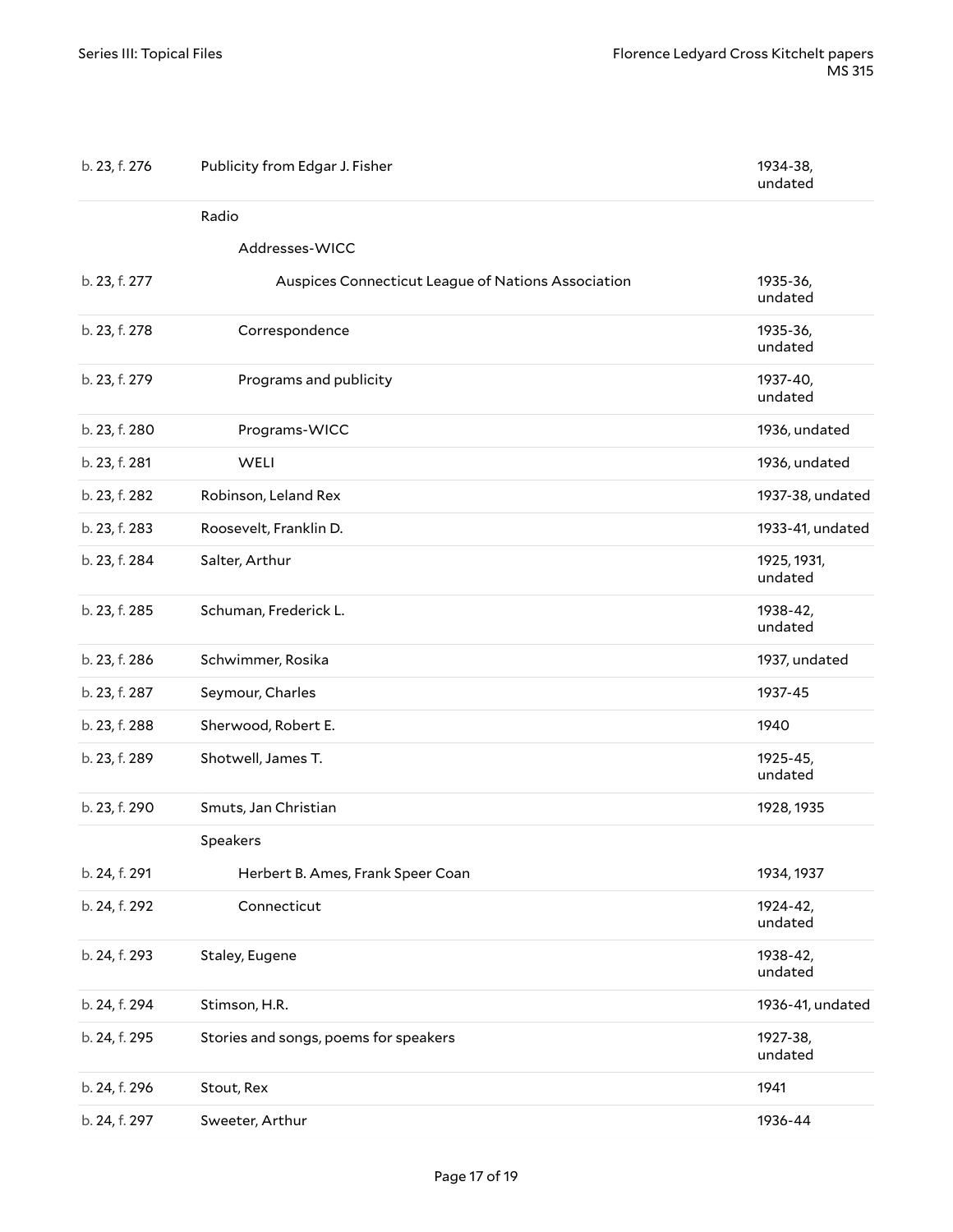| b. 24, f. 298 - 300 Taft, Horace D. |                                                              | 1929-43                |
|-------------------------------------|--------------------------------------------------------------|------------------------|
| b. 24, f. 301                       | Thompson, Dorothy                                            | 1937-41                |
| b. 24, f. 302                       | Toynbee, Arnold J.                                           | 1933                   |
| b. 24, f. 303                       | Van Kirk, Walter W.                                          | 1937-38, undated       |
| b. 24, f. 304                       | Veterans of Future Wars                                      | 1936                   |
| b. 24, f. 305                       | Wallace, Henry A.                                            | 1937-46,<br>undated    |
| b. 24, f. 306                       | Wambaugh, Sarah                                              | 1935, 1939, 1943       |
| b. 24, f. 307                       | Washington, George                                           | 1925-39                |
| b. 24, f. 308                       | Welles, Sumner                                               | 1936-45                |
| b. 24, f. 309                       | Whelan, Frederick                                            | 1925                   |
| b. 24, f. 310                       | Whitney, Josepha                                             | 1925-35                |
| b. 25, f. 311                       | Wilson, Woodrow                                              | 1931-44,<br>undated    |
| b. 25, f. 312                       | Winant, John G.                                              | 1939-46                |
| b. 25, f. 313                       | Wolfers, Arnold                                              | 1939, 1942             |
| b. 25, f. 314                       | World's Fair                                                 | 1939                   |
| b. 25, f. 315                       | World Peace Foundation                                       | 1928-39,<br>undated    |
| b. 25, f. 316                       | World Peaceways                                              | 1935                   |
| b. 25, f. 317                       | Wright, Quincy, and Louise                                   | 1935, 1939,<br>undated |
| b. 25, f. 318                       | Young, Owen D.                                               | 1933, undated          |
|                                     | b. 25, f. 319 - 320 Youth movement                           | 1924-40,<br>undated    |
| b. 25, f. 321                       | Zeeland, Paul Van                                            | 1938                   |
| b.26                                | Oversize Poster, "General Pact for the Renunciation of War." | [1929]                 |